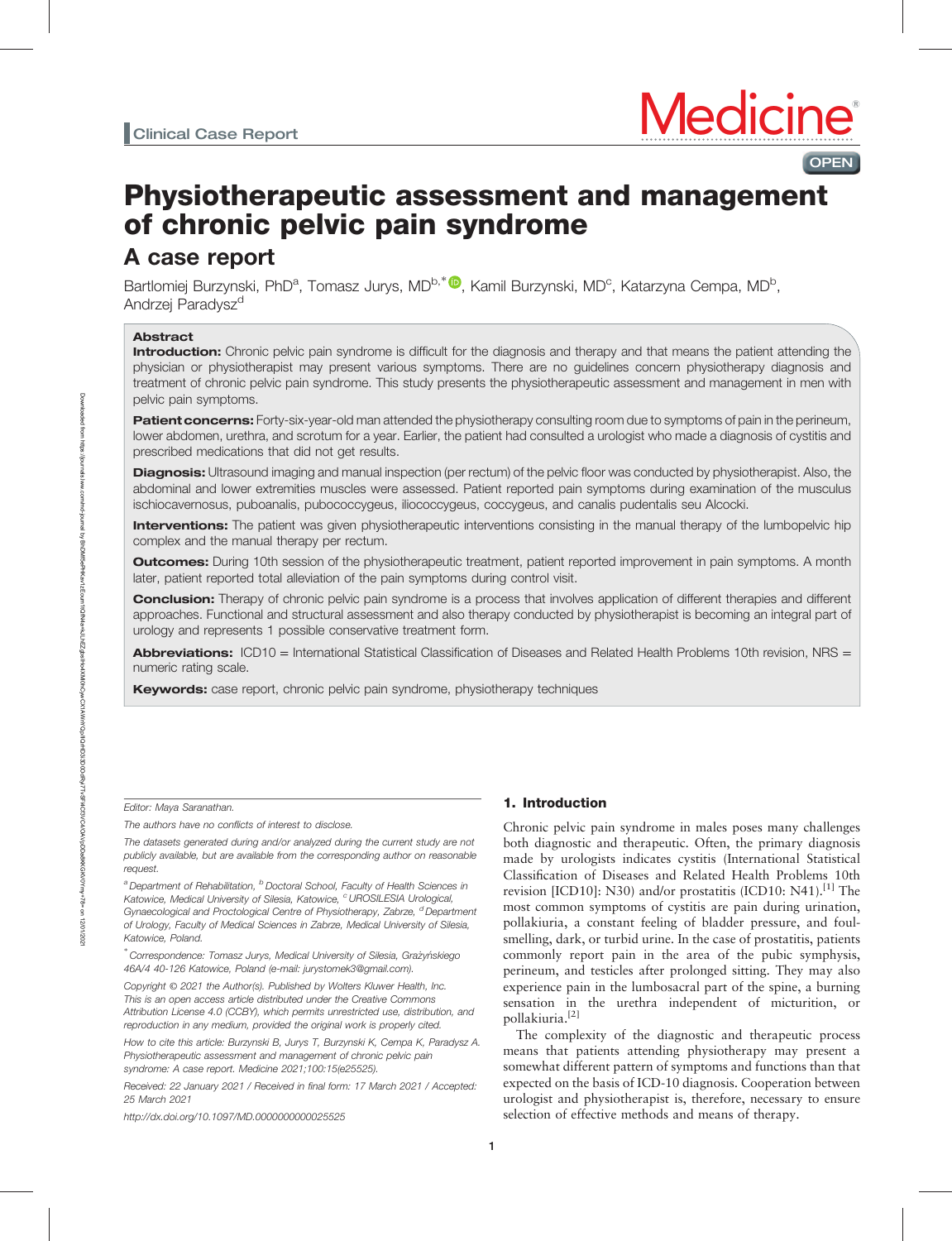# 2. Case report

On August 4, 2020, a 46-year-old man attended the physiotherapy consulting room due to symptoms of pain in the perineum, lower abdomen, urethra, and scrotum. The first symptoms appeared in December 2019.

Before his first visit, the patient had consulted a urologist on 2 occasions, reporting the abovementioned pain symptoms as well as a burning sensation in the urethra during urination. Urinalysis, kidney, and bladder ultrasound identified no irregularities. Following interview and tests, the urologist made a diagnosis of cystitis (ICD10: N30), for which the patient was prescribed ciprofloxacin (500mg, 2 times per day, 5 days) and physiotherapeutic consultation. During the interview, it emerged that the patient was not sexually active due to the pain symptoms. In view of the back pain symptoms reported by patient, a magnetic resonance imaging scan was performed on July 20, 2020. This revealed features of discopathy at the  $L_5/S_1$  level but with no nerve root compression. The patient reported no ongoing pharmacotherapy or treatment by other specialists. The previous treatment did not get results.

Structural and functional assessment of the pelvic floor muscles was conducted by means of both ultrasound imaging and manual inspection (palpation per rectum) during the first visit. In addition, the muscles of the anterolateral abdominal wall, the gluteal muscles, and the muscles of the lateral line and the back line of the lower limbs were assessed.

Functional diagnosis began with ultrasound assessment of bladder filling. This examination was performed using the Mindray Z5 Digital Ultrasonic Diagnostic Imaging System (Mindray Building, Keji 12th Road South, High-tech Industrial Park, Nanshan, Shenzhen 518057, P.R. China). A convex transducer (35C50EA, ibid.) was used in accordance with the methodology described by Tyloch and Wieczorek.<sup>[3]</sup> Based on the measurements of the bladder collected, its volume was estimated at 240mL. During the examination, the patient was asked to give subjective impressions of bladder pressure on a scale of 0 to 10  $(0 = no$  feeling of bladder pressure,  $10 =$  very strong micturition urgency). The patient gave a figure of 7. Following evaluation, the patient was asked to empty his bladder and the bladder volume assessment was then conducted again in order to verify urine retention. Assessment revealed no urine retention after urination in the present case.

Next, evaluation of volitional phasic contraction of the pelvic floor muscles was performed. The patient, without prior instruction, was asked to perform a rapid contraction of the pelvic floor muscles while the physiotherapist assessed the dynamics of contraction, its direction (elevation, depression, or no change), and the presence of possible peripheral stabilization (expressed as increased muscle tension of the abdominal, gluteal, and lower extremity muscles). The patient presented correct phasic contraction of the pelvic floor muscles (with elevation) with no apparent peripheral stabilization. For the purpose of assessing tonic activity, the patient was asked to perform a contraction of the pelvic floor muscles and maintain it for 8 seconds. The same aspects were assessed – that is, dynamics of contraction, direction, and presence of peripheral stabilization – but also ability to maintain contraction. The patient demonstrated correct tonic contraction of the pelvic floor muscles (with elevation) with no visible peripheral stabilization.

The physiotherapist next carried out per rectum examination of the patient in the position of lying on his side with knees flexed closer to thorax. The examination began with an observation of perineal area, during which the physiotherapist observed skin color and the appearance of the rectum, and checked for the existence of scar tissue and/or hemorrhoids. There were no visible pathological changes in the present case. The physiotherapist also assessed the flexibility of and prevalence of pain in the central tendon of the perineum by means of palpation. The patient did not report any painful symptoms and the central tendon of his perineum was flexible. In addition, after manual skin irritation, the correct anal reflex was observed.

The next step in the examination was palpation of the pelvic floor structures per rectum to determine level of tension and occurrence of pain. During palpation, the patient was asked to report any pain and define its intensity on a numeric rating scale (NRS) from  $0 (= no pain)$  to  $10 (= worst possible pain)$ . The muscles were examined on both sides. Results are presented in Table 1.

After this, palpation assessment of phasic and tonic contraction of selected pelvic floor muscles was performed. The physiotherapist placed the index finger in the rectum in the musculus ischiocavernosus area and asked the patient to perform rapid contraction of the pelvic floor muscles (phasic contraction), during which ability to contract, contraction dynamic, and contraction strength were assessed. The physiotherapist then asked the patient to perform another contraction of the pelvic floor muscles and maintain it for 8 seconds (tonic contraction). Again ability to contract and the dynamics and strength of contraction were assessed. In every test, the patient presented correct reactions with no apparent peripheral stabilization.

In the next stage, examination of the lumbopelvic hip complex was carried out with the patient lying on his back and his lower extremities fully extended. The physiotherapist performed palpation assessment in the anterolateral abdominal wall area using both hands. Muscle tension and pain were evaluated. During palpation, the patient reported any pain and defined its intensity using the NRS. The physiotherapist assessed the following areas, with results presented in parentheses:

- musculus rectus abdominis at the level of umbilicus on the left side (0) and right side (0);
- musculus psoas major on the left side (0) and right side (0);
- $\bullet$  musculus iliacus on the left side (0) and right side (4);
- musculus transversus abdominis in the middle of the line connecting the anterior superior iliac spine and public symphysis on the left side (5) and right side (5).

#### Table 1

Pain assessment of pelvic floor muscles during palpation.

|                                |           | <b>Pain on NRS</b> |
|--------------------------------|-----------|--------------------|
| <b>Examined structure</b>      | Left side | <b>Right side</b>  |
| Prostate                       |           |                    |
| Musculus ischiocavernosus      | 6         | 5                  |
| Musculus puboanalis            | 5         | 6                  |
| Musculus pubococcygeus         | 4         | 6                  |
| Musculus obturator internus    | 0         | $\cup$             |
| Musculus iliococcygeus         | 5         | 5                  |
| Musculus coccygeus             | 5         | 6                  |
| Canalis pudendalis seu Alcocki | ჩ         | 5                  |

NRS = numeric rating scale.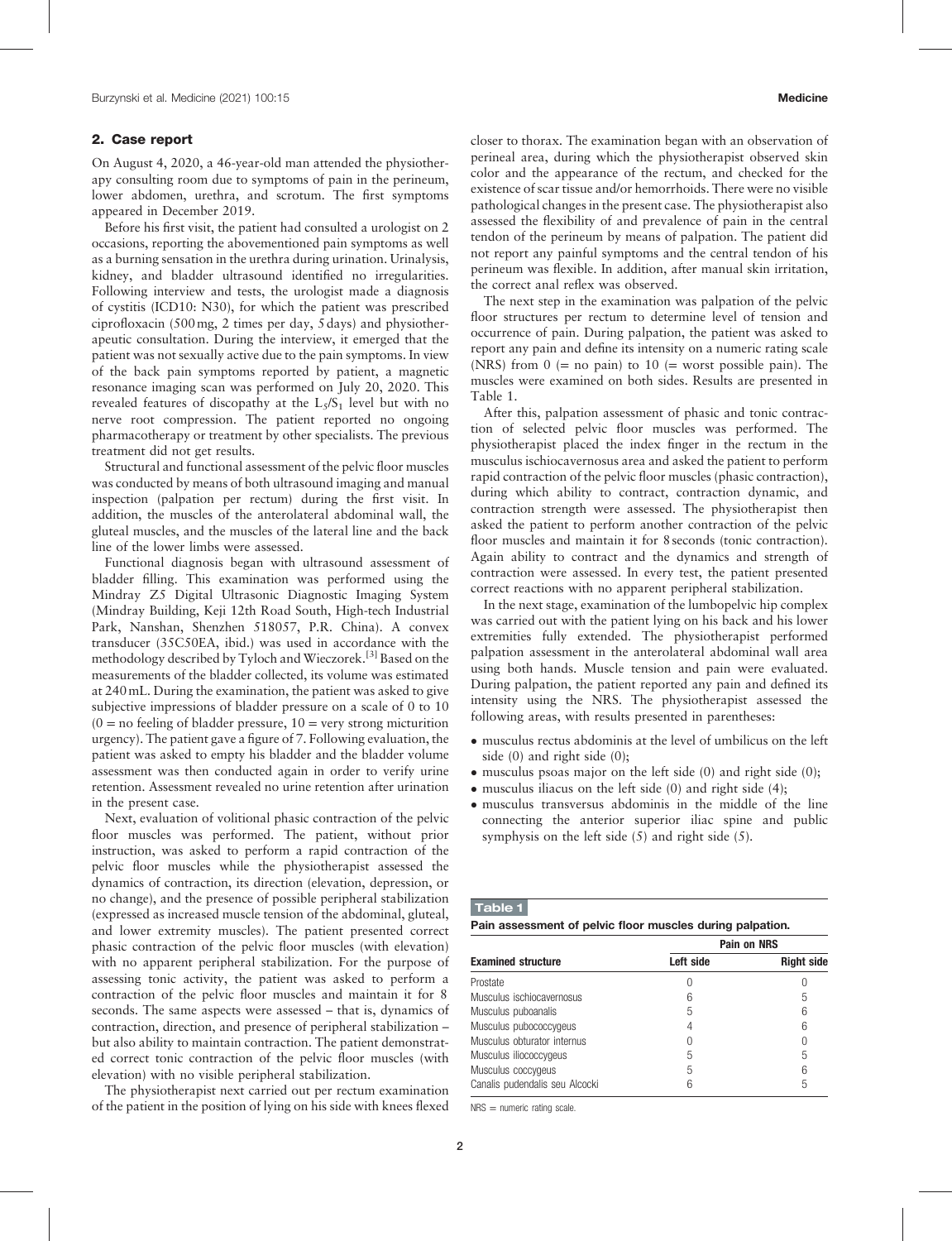In the same position, the Lasèque test was employed. This test consists of slow raising of the straightened leg until onset of pain. During the test, the physiotherapist paid particular attention to the position of the pelvis (because of possible compensation) and the angle between leg and rest surface at the moment when pain occurred. The test was negative on both sides (the observed angle was  $>60^{\circ}$ ). The patient did not report any pain symptoms in the lumbosacral area or the lower extremities during the test.<sup>[4]</sup> Thereafter, tension of the muscles of the back line and the lateral line in supine position was assessed. In order to evaluate the back line, the physiotherapist raised the patient's straightened leg with simultaneous dorsiflexion of the ankle. The leg was raised until resistance was encountered, signaled by a sensation of pulling along the course of the back line (indicated by the patient) or by apparent compensation in the form of knee flexion.<sup>[5]</sup> In addition, the patient was asked to report any pain and define its intensity on the NRS. Along the course of the back line, the patient did not report pain symptoms on the left or right side. Examination of the lateral line was performed in the same position. The physiotherapist raised the patient's straightened leg with simultaneous dorsiflexion of the ankle and abducted hip joint. The leg was abducted until resistance was encountered, signaled by a sensation of pulling along the course of the lateral line (indicated by the patient) or by apparent compensation in the form of knee flexion.<sup>[5]</sup> Along the course of the lateral line, the patient again did not report any pain on the left or right side

As the final stage of physiotherapeutic assessment, the musculus piriformis was evaluated. Again the patient remained in the same position as above. The physiotherapist, using both hands, performed musculus piriformis palpation along the course of the muscle and assessed muscle tension and pain. The patient was asked to report any pain and define its intensity on the NRS. Once again the patient did not report any pain on the left or right side.

Following physiotherapeutic evaluation and physician consulting, the diagnosis of chronic pelvic pain syndrome was made. Then, the patient was judged eligible for urologic physiotherapeutic treatment. Manual therapy of the lumbopelvic hip complex and manual therapy per rectum were used. Manual therapy of the lumbopelvic hip complex consisted in trigger point therapy, friction massage, and manual diaphragm release. Manual therapy per rectum used trigger point therapy, friction massage, and post-isometric relaxation. The course of physiotherapeutic treatment is presented in Table 2.

During the final session (October 01, 2020), the patient reported an improvement in relation to the pain symptoms presented.

On November 25, 2020, the patient attended a control visit during which he reported total alleviation of the pain symptoms. Additionally, the physiotherapist performed the entire evaluation once again, as during the first visit.

In ultrasound imaging (using a convex transducer), the bladder volume was estimated at 60mL and patient did experience any sensation of bladder pressure. During examination, the patient presented correct phasic and tonic activity and elevation of the pelvic floor muscles. No retention of urine after urination was found. In the per rectum examination, the patient did not report any pain during palpation and showed correct phasic and tonic activity of the pelvic floor muscles. During palpation of the anterolateral abdominal wall area, the patient reported pain symptoms in each examined structure on the left side and defined its intensity as 1 or 2 on the NRS. On the right side pain symptoms were reported only during palpation of the musculus psoas major, the patient defining its intensity as 1.

The Lasèque test was negative on both sides. Palpation of the musculus piriformis did not trigger any pain symptoms. During examination of the back line and the lateral line the patient reported no painful symptoms.

The patient has provided informed consent for publication of the case.

# 3. Discussion

First-line treatment option includes analgesics, antibiotics, and  $\alpha$ -adrenergic antagonists. Increasingly, the multidisciplinary approach including urologists, nurse specialists, physiotherapists, psychologists, sexual health specialists, etc is recommended.<sup>[6]</sup> According to Katz et al, diagnoses made in collaboration between a larger number of specialists will tend to eliminate the possibility of diagnostic mistakes and may result in faster recovery times.[7] Physiotherapy is one of the conservative treatment form in therapy of the chronic pelvic pain syndrome, which aim is a regulation of tension in the pelvic floor muscles and lumbopelvic hip complex, elimination of the myofascial trigger points. Moreover, the therapy of spinal and peripheral joints in the pelvis area is recommended.

This study presents an unusual approach connected with physiotherapeutic diagnosis. Using ultrasound imaging and assessing the pelvic floor muscle separately is not a standard procedure in daily practice.<sup>[8,9]</sup> Currently, the diagnosis and therapeutic approach from present study shall not be extended to all patients suffering from chronic pelvic pain syndrome. It is associated with large individualization of physiotherapeutic

| Table 2 |                                                         |  |  |
|---------|---------------------------------------------------------|--|--|
|         | Course of urogynecological physiotherapeutic treatment. |  |  |

| <u>aani aa ar maddisaaradigismi piidoisminimbaania namniisiin</u> |                       |                            |  |  |  |
|-------------------------------------------------------------------|-----------------------|----------------------------|--|--|--|
| Date of sessions                                                  | <b>Therapies used</b> | <b>Duration of session</b> |  |  |  |
| September 01, 2020                                                | MT LPHC               | $40$ min                   |  |  |  |
| September 03, 2020                                                | MT LPHC               | $40$ min                   |  |  |  |
| September 08, 2020                                                | MT LPHC               | $40$ min                   |  |  |  |
| September 10, 2020                                                | MT LPHC               | $40$ min                   |  |  |  |
| September 15, 2020                                                | MT LPHC, MT PR        | $40$ min                   |  |  |  |
| September 17, 2020                                                | MT LPHC. MT PR        | $40$ min                   |  |  |  |
| September 22, 2020                                                | MT PR                 | $40$ min                   |  |  |  |
| September 24, 2020                                                | MT PR                 | $40$ min                   |  |  |  |
| September 29, 2020                                                | MT PR                 | $40$ min                   |  |  |  |
| October 01, 2020                                                  | MT PR                 | $40$ min                   |  |  |  |
|                                                                   |                       |                            |  |  |  |

MT LPHC=manual therapy of lumbopelvic hip complex, MT PR=manual therapy per rectum.